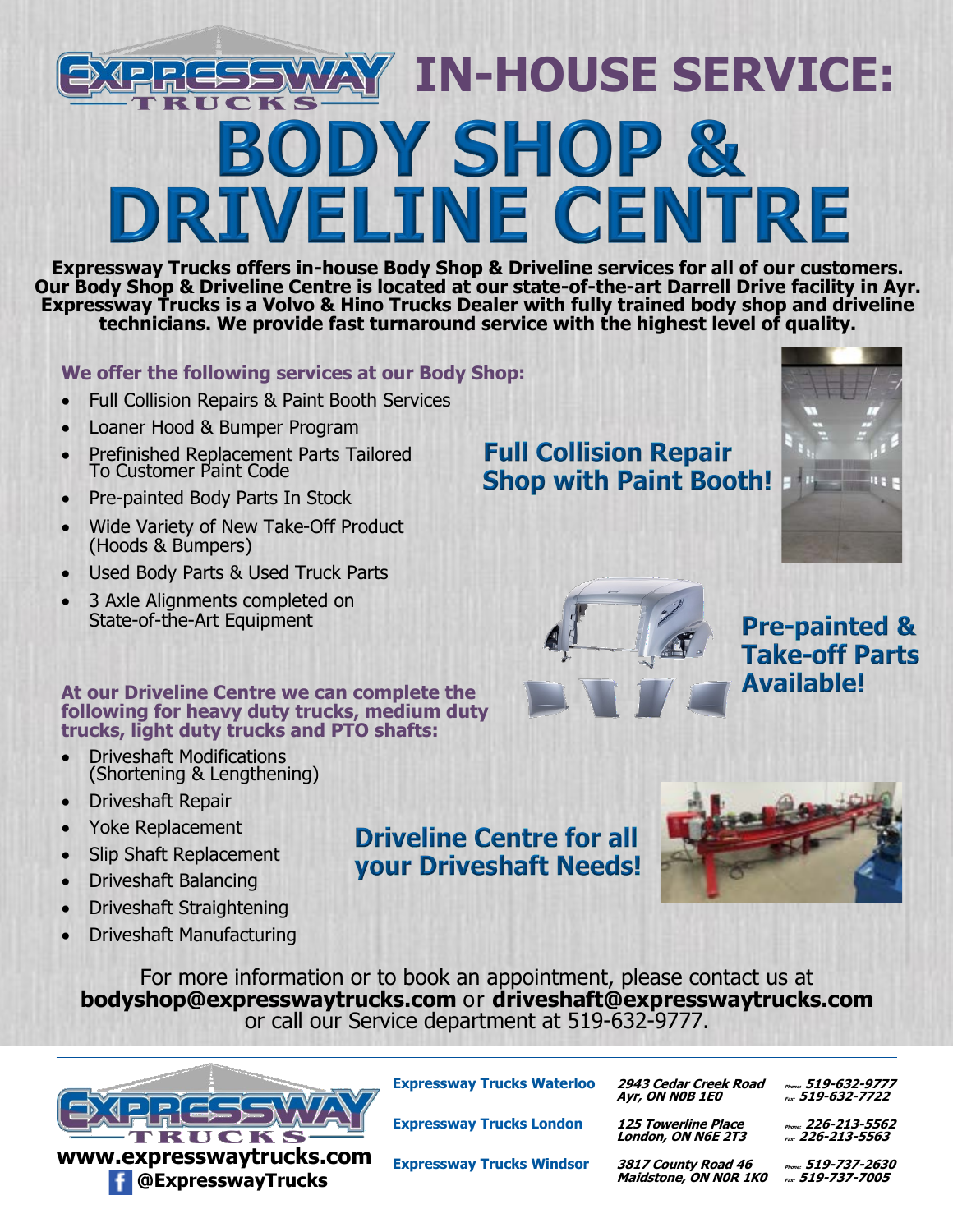# **I N - H O U S E S E R V I C E S**

**Did you know we offer a variety of different in-house services that will help keep your truck in great shape, and ensure that you're ready to take on the road?**



## **Q U E S T I O N S ?**

**For more information on any of the In-House Services we offer, pricing, or to book your next appointment, please contact our Service Department at 519-632-9777 or service@expresswaytrucks.com**



**Expressway Trucks Waterloo** 

**Expressway Trucks London** 

2943 Cedar Creek Road Ayr, ON NOB 1E0

Phone: 519-632-9777 Fax: 519-632-7722

www.expresswaytrucks.com

**Expressway Trucks Windsor** 

3817 County Road 46 Maidstone, ON NOR 1KO

**125 Towerline Place** London, ON N6E 2T3

> Phone: 519-737-2630 Fax: 519-737-7005

> Phone: 226-213-5562

Fax: 226-213-5563